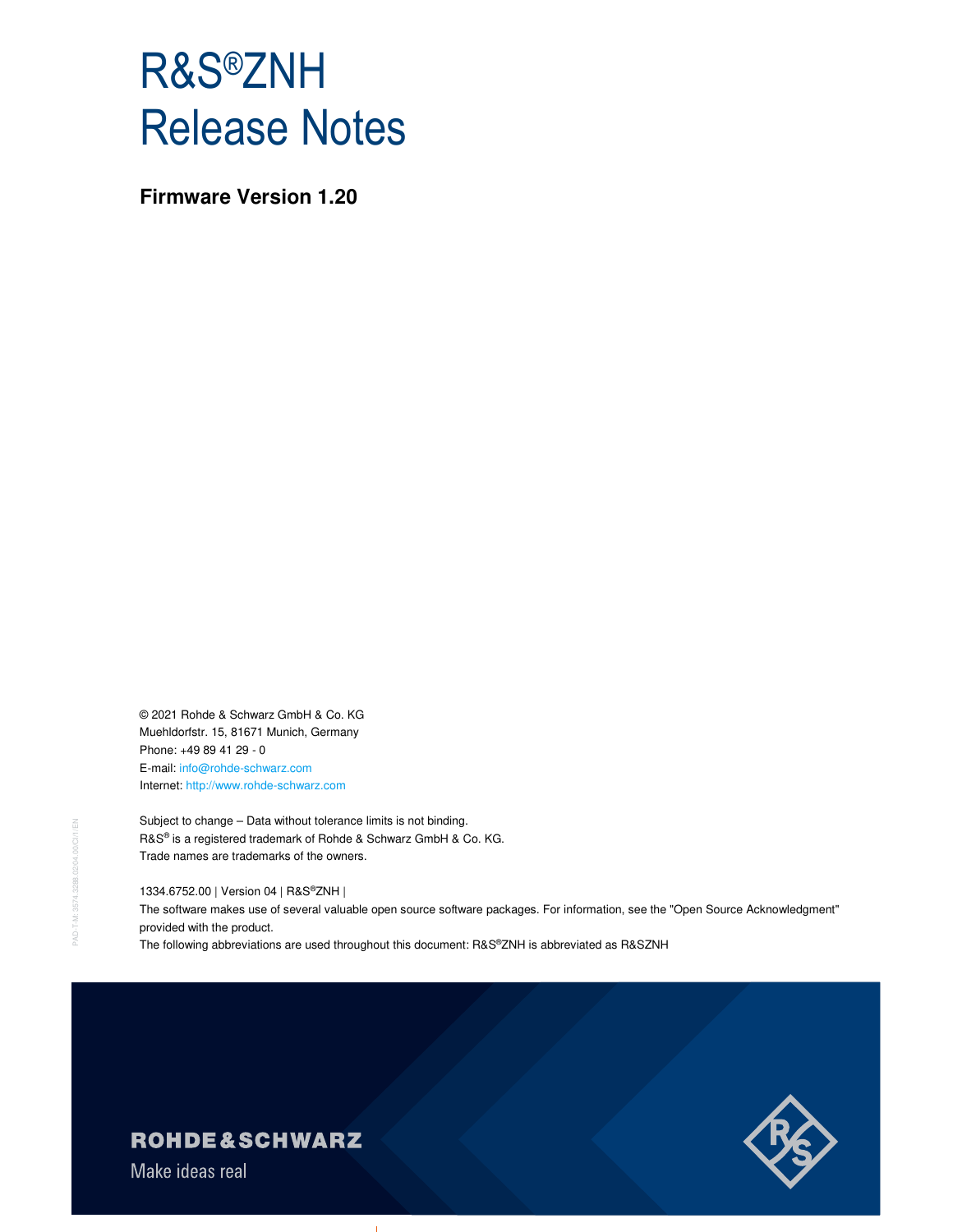# **Contents**

| $\blacktriangleleft$ | Information on the current version and history 3 |  |
|----------------------|--------------------------------------------------|--|
| 1.1                  |                                                  |  |
| 1.2                  |                                                  |  |
| 1.3                  |                                                  |  |
| 1.4                  |                                                  |  |
| $\mathbf{2}$         |                                                  |  |
| 3                    |                                                  |  |
| 3.1                  |                                                  |  |
| 3.2                  |                                                  |  |
| 3.3                  |                                                  |  |
| 4                    |                                                  |  |
| 4.1                  |                                                  |  |
| 5                    |                                                  |  |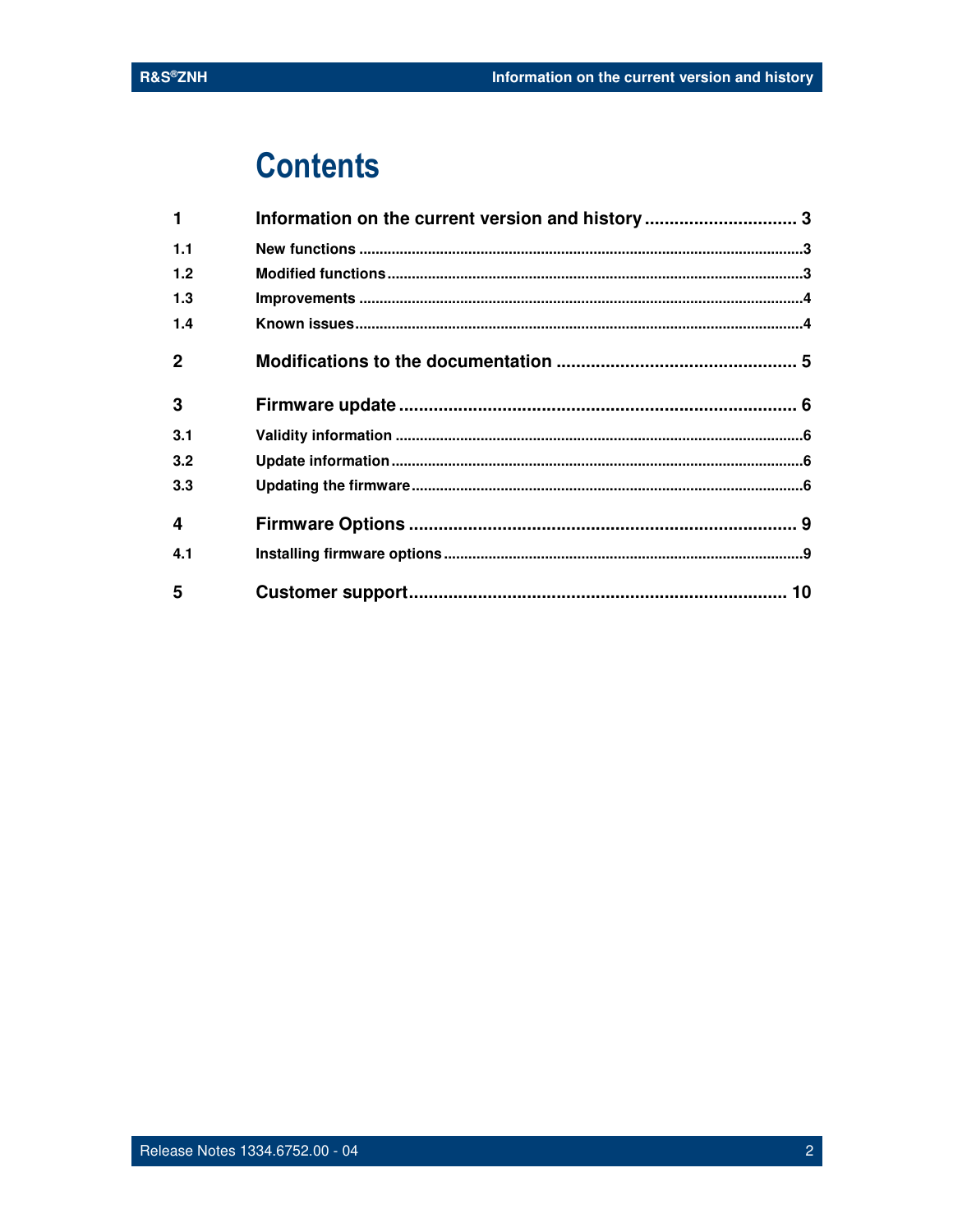# **1 Information on the current version and history**

### **1.1 New functions**

The following table lists the new functions and indicates the version in which the new function was introduced:

#### New function of firmware V1.20:

| <b>Version</b> | <b>Function</b>                                                                                                       |  |
|----------------|-----------------------------------------------------------------------------------------------------------------------|--|
| V1.20          | R&S®ZNH-K47: Mixed Mode S-Parameters                                                                                  |  |
| V1.20          | R&S®ZNH-K68: Time Domain Analysis                                                                                     |  |
| V1.20          | R&S®ZNH-K69: Power Sensor Measurement versus Frequency                                                                |  |
| V1.20          | TDR measurement in Cable and Antenna Test Mode                                                                        |  |
| V1.20          | Support for R&S®ZV-Z270, R&S®ZN-Z229 High-end calibration kits, and R&S® defined<br>calibration kit format (*.calkit) |  |

# **1.2 Modified functions**

The following table lists the modified functions and indicates the version in which the modification was carried out:

#### Modifications of firmware V1.20:

| <b>Version</b> | <b>Function</b>                                                                                          |
|----------------|----------------------------------------------------------------------------------------------------------|
| V1.20          | Network Analyzer Mode MEAS menu re-layout to accommodate Mix Mode S-param                                |
| V1.20          | Signal Standard menu is removed from Network Analyzer Mode                                               |
| V1.20          | Cable and Antenna Test Mode MEAS menu and Config Overview Mode re-layout                                 |
| V1.20          | Power Meter Mode MEAS menu re-layout: Signal Gen button moved to F6, and<br>MeasTime moved to SWEEP menu |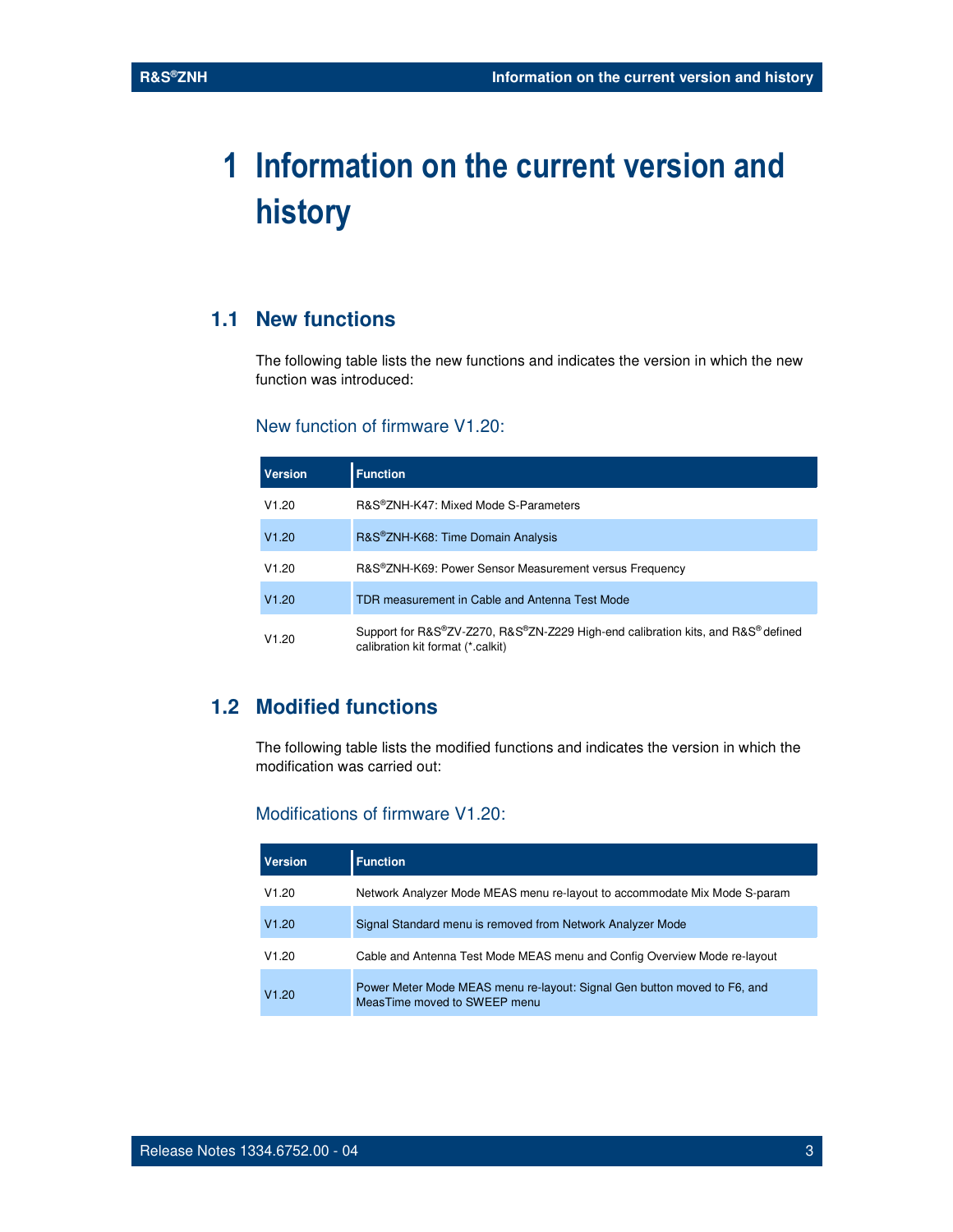## **1.3 Improvements**

The following tables list the improvements and indicate since which version the issue could be observed:

#### **Improvements of firmware V1.20:**

| since | <b>Function</b>                                                                                                   |
|-------|-------------------------------------------------------------------------------------------------------------------|
| V1.20 | Fixed DTF magnitude error                                                                                         |
| V1.20 | Fixed Phase polarity error for frequencies less than 5Mhz                                                         |
| V1.20 | Fixed phase polarity error and improved level stability in Default Calibration for<br>frequencies less than 5Mhz. |

#### **Improvements of earlier firmware versions:**

| since | <b>Function</b>                                                                   |
|-------|-----------------------------------------------------------------------------------|
| V1.10 | Fixed Reflection and Transmission Normalization                                   |
| V1.10 | Fixed Wizard set loading errors                                                   |
| V1.10 | Fixed errant "Alignment Data Invalid" warning at the boot up of ZNH8/ZNH4 devices |
| V1.01 | Correction of K option handling                                                   |

### **1.4 Known issues**

There are no known issues in this release.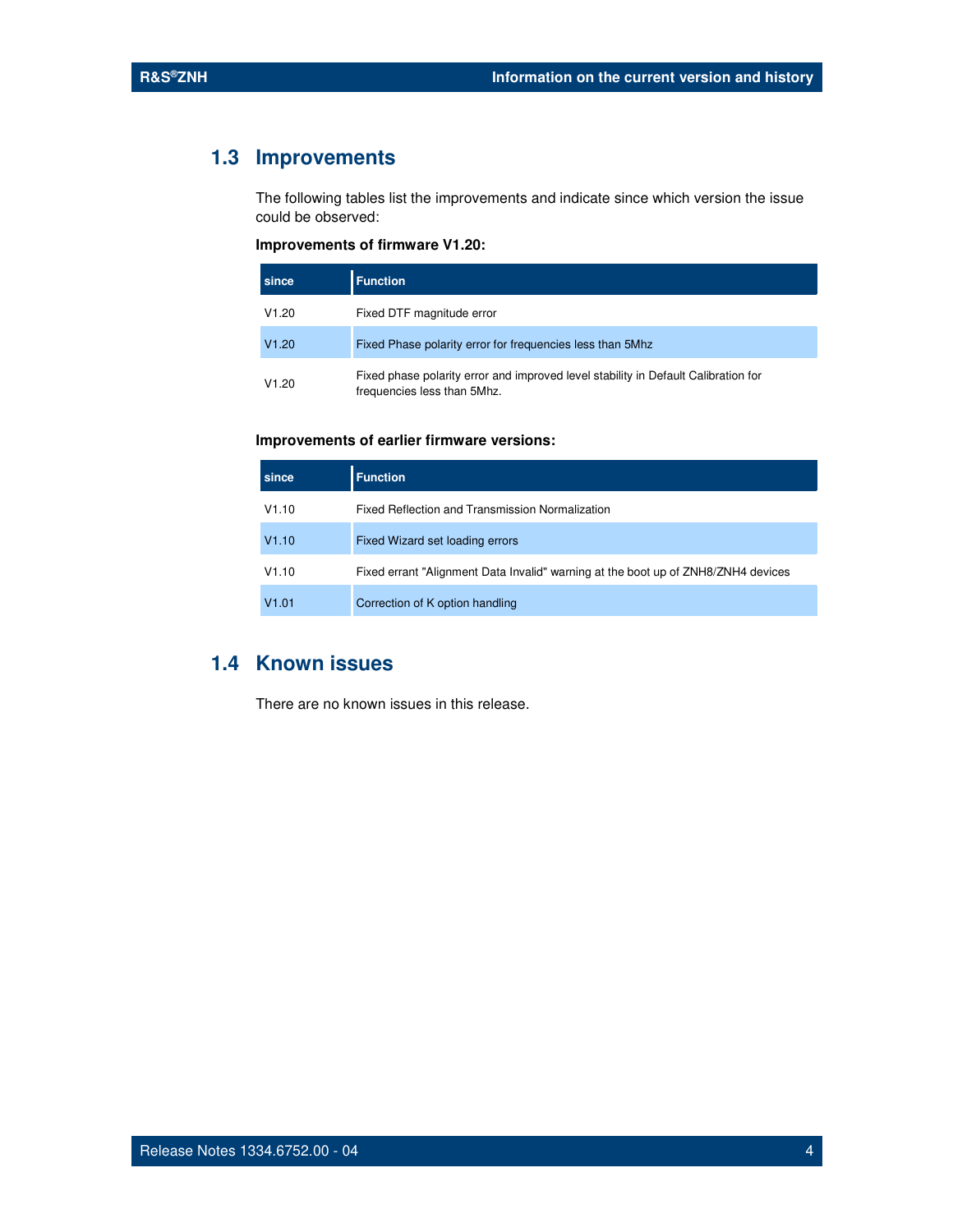# **2 Modifications to the documentation**

You can download the latest manual from the R&S®ZNH product web page at http://www.rohde-schwarz.com/manual/znh

Release Notes 1334.6752.00 - 04 5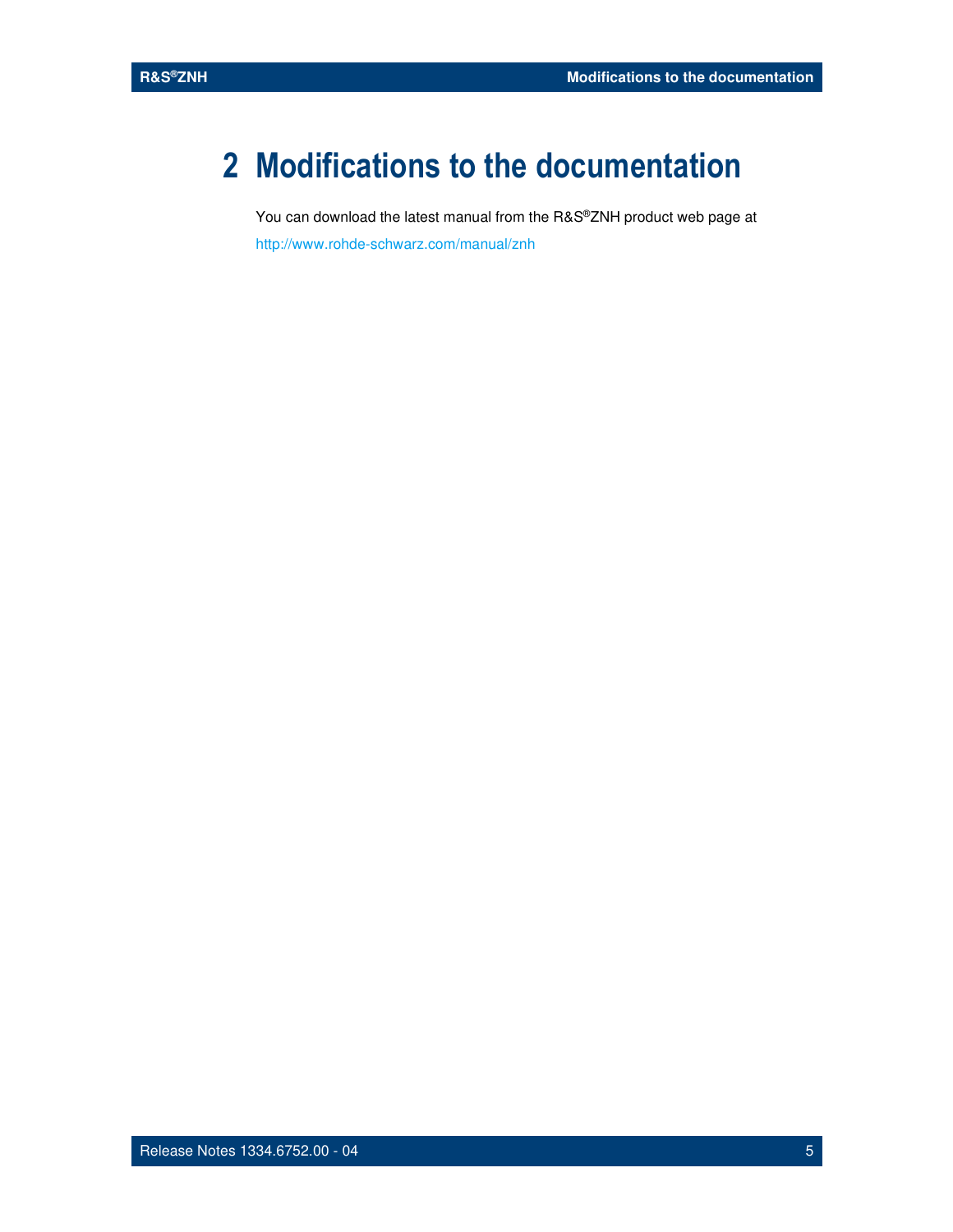# **3 Firmware update**

#### **3.1 Validity information**

Firmware V1.20 is for the following models of R&S®ZNH

| <b>Device</b>     | <b>Order Number</b>        |
|-------------------|----------------------------|
| ZNH4              | 1321.1611.04, 1321.1611.54 |
| ZNH <sub>8</sub>  | 1321.1611.08, 1321.1611.58 |
| ZNH <sub>18</sub> | 1321.1611.18, 1321.1611.68 |
| ZNH <sub>26</sub> | 1321.1611.26, 1321.1611.76 |

### **3.2 Update information**

Firmware release V1.20 corresponds to R&S®InstrumentView V2.50, which is available on the Rohde & Schwarz web page as a separate update package.

Although older versions of R&S®InstrumentView might be able to communicate with firmware release V1.20, an update of R&S®InstrumentView is highly recommended, as older R&S®InstrumentView versions might not support all functions included in the new firmware release.

### **3.3 Updating the firmware**

The latest firmware version is available for download on the internet:

http://www.rohde-schwarz.com/firmware/znh

### **NOTICE**

Before you update the firmware, you should make a backup of the data that you have stored on the R&S®ZNH (datasets, screenshots, transducer factors etc.). You can make a backup with the tools available in the R&S®InstrumentView software package. The firmware update itself does not delete or modify that data, but it is recommended to perform a factory reset after the firmware update to update predefined limit lines, channel tables, etc. The factory reset, however, does delete user data.

1. Download the firmware installer from the internet.

The firmware comes in a single . exe file.

2. Save the file to the root directory of a memory stick.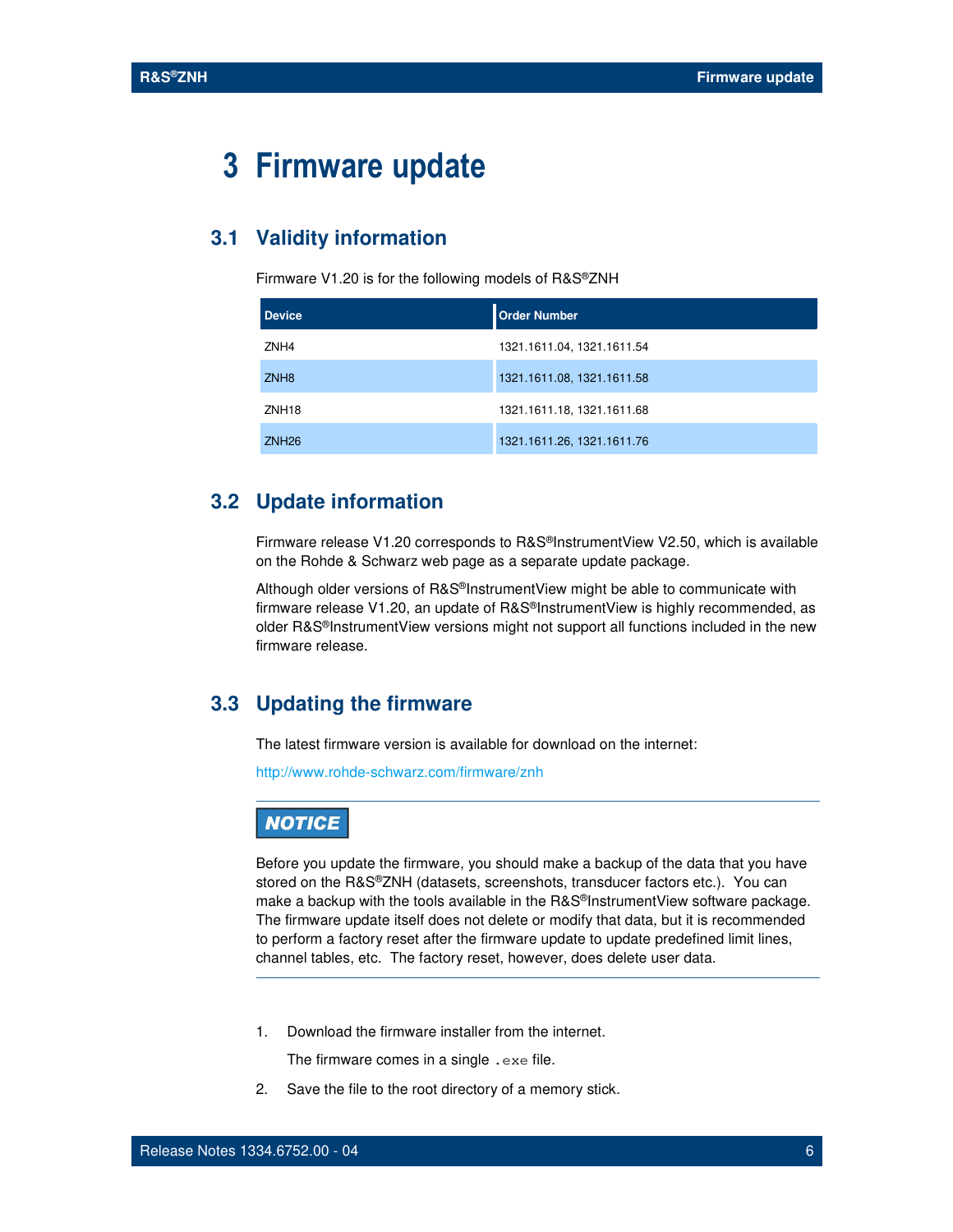3. Run the .exe file to unpack the self-extracting zip archive.

The following files are extracted.

- a) ZNH\_<version>\_bootloader.bin
- b) ZNH\_<version>\_osimage.bin
- c) ZNH\_<version>\_updater.bin
- d) ZNH\_<version>\_xmegaloadfiles.bin

Make sure that only these files are present in the root directory of the memory stick.

- 4. Turn off the R&S®ZNH Vector Network Analyzer.
- 5. Connect the memory stick to one of the USB interfaces of the R&S®ZNH.
- 6. Press the "Preset" key and the number "8" key simultaneously.



- 7. Turn on the R&S®ZNH and keep pressing the two keys for at least 5 seconds after the startup screen appears.
- 8. Release the keys.

The booting process continues. After a couple of seconds, a confirmation page to proceed with the firmware update appears.

9. Press the "Enter" (Round button in the rotary) key to update the firmware.

(You can cancel the firmware update with the "CANCEL" key.)

The firmware update takes several minutes. The R&S®ZNH shows a message when the firmware update is done.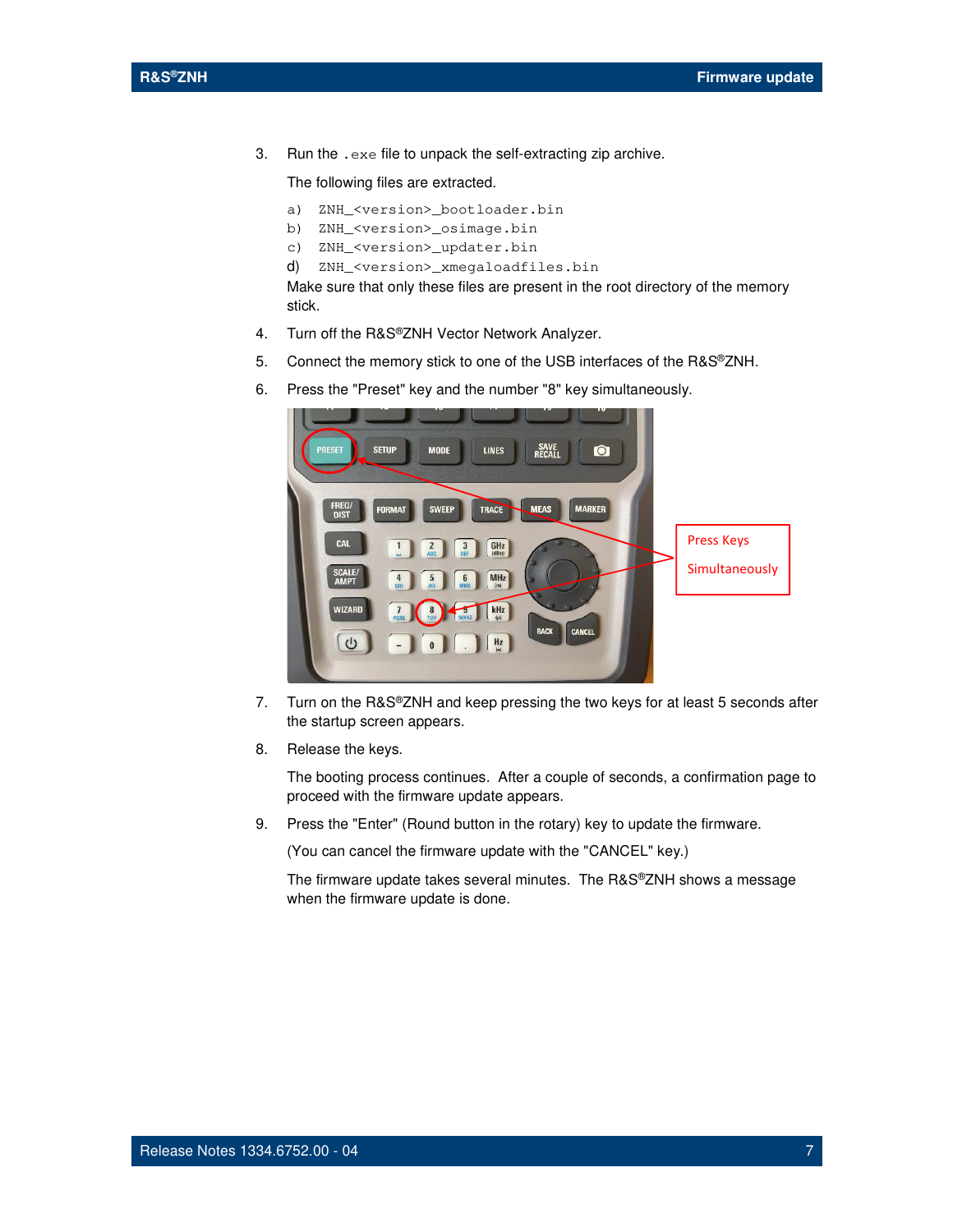#### **WARNING**  $\blacktriangle$

#### **Risk of Instrument Damage**

Turning off the R&S®ZNH during the firmware update may corrupt the internal storage systems.

Do not turn off R&S®ZNH during the firmware update.

- 10. Turn off the R&S®ZNH.
- 11. Turn on the R&S®ZNH.

R&S®ZNH boots with the new firmware version.

12. Optional: It is recommended to perform a factory reset after a firmware update to replace the predefined limit lines, channel tables and other data with the latest updates.

### **NOTICE**

#### **Risk of data loss**

Before you start a factory reset, make sure to make a backup of your data that you have saved on the R&S®ZNH. Otherwise, that data is deleted.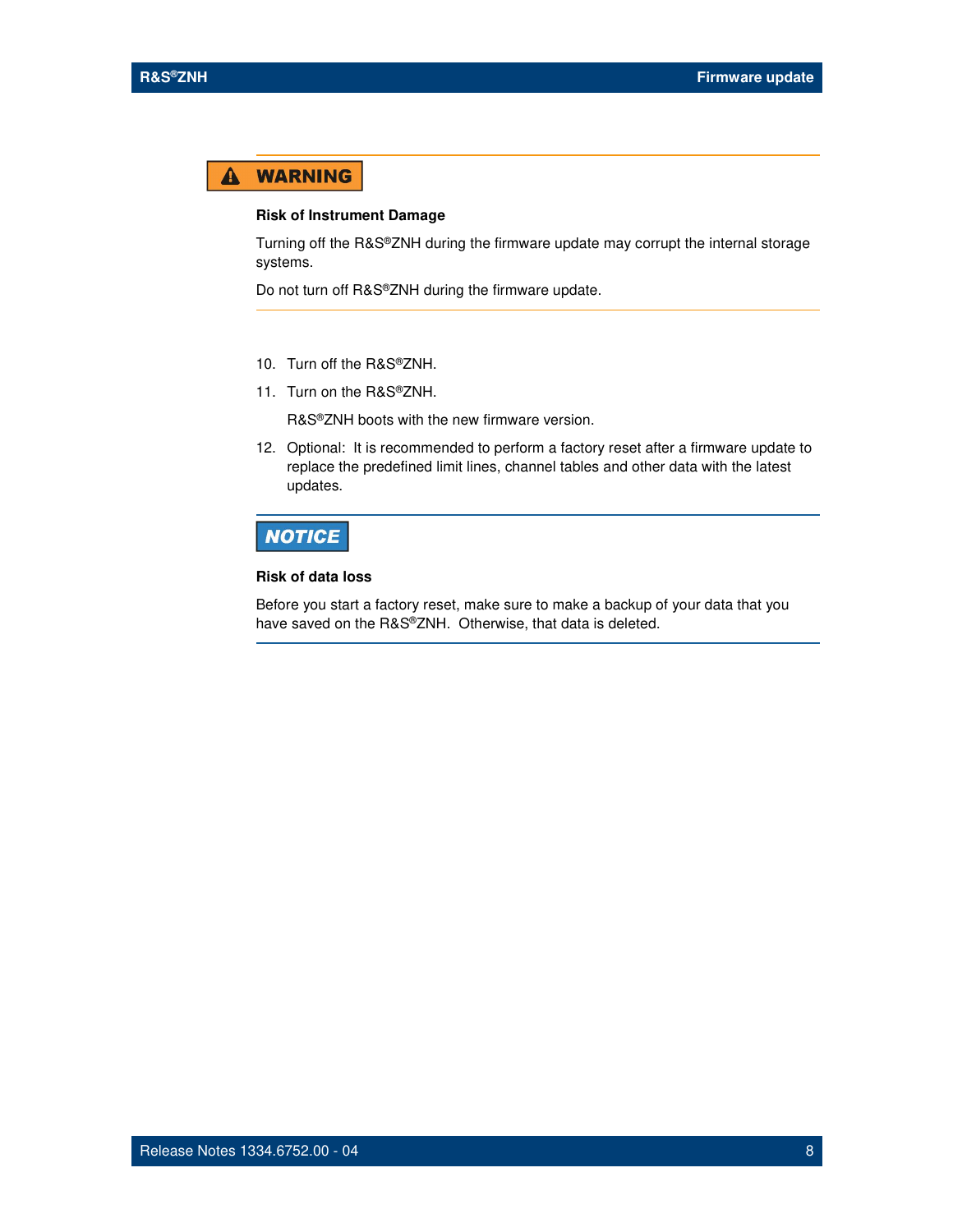# **4 Firmware Options**

You can equip the R&S®ZNH with optional functionality or firmware options like the vector voltmeter application or the power meter application. These firmware options expand the functionality of the R&S®ZNH with new measurement functions, settings etc.

#### **4.1 Installing firmware options**

To install a new firmware option, you have to enter a license key for validation.

The license key is included in the delivery of the firmware option.

- 1. Press the "Setup" key to enter the instrument setup menu.
- 2. Select the "Installed Options" menu item.

The R&S®ZNH shows a list of all options that are currently installed.

3. Select the "Install Option" button and press the "Enter" key.

The R&S®ZNH opens an input field.

- 4. Enter the license key with the alphanumeric keys and confirm the entry with the "Enter" key.
- 5. The license key is a 32-digit number.
- 6. The R&S®ZNH confirms a successful installation.

If the R&S®ZNH shows an "Invalid Key Code" message, try to enter the license key again.